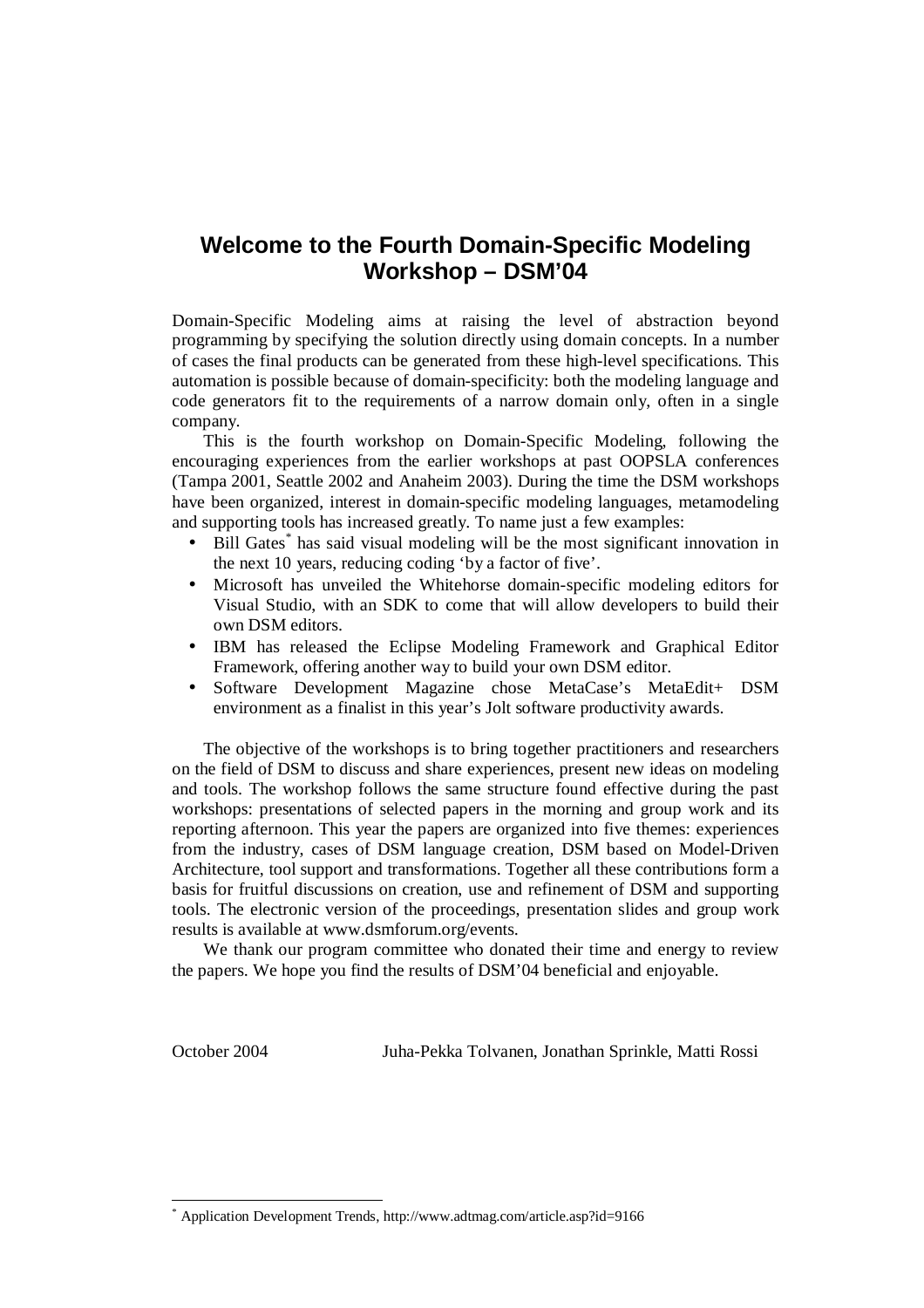### **4th WORKSHOP ON DOMAIN-SPECIFIC MODELING**

24th October, 2004, Vancouver, British Columbia, Canada

#### **Program committee**

Pierre America, Philips Philip T. Cox, Dalhousie University Krzysztof Czarnecki, University of Waterloo Jeff Gray, University of Alabama at Birmingham Steven Kelly, MetaCase Jürgen Kerstna, St. Jude Medical Kalle Lyytinen, Case Western Reserve University Pentti Marttiin, Nokia Birger Møller-Pedersen, University of Oslo David Oglesby, Honeywell Matti Rossi, Helsinki School of Economics Jonathan Sprinkle, University of California, Berkeley Juha-Pekka Tolvanen, MetaCase

#### **Organizing committee**

Matti Rossi, Helsinki School of Economics Jonathan Sprinkle, University of California, Berkeley Juha-Pekka Tolvanen, MetaCase